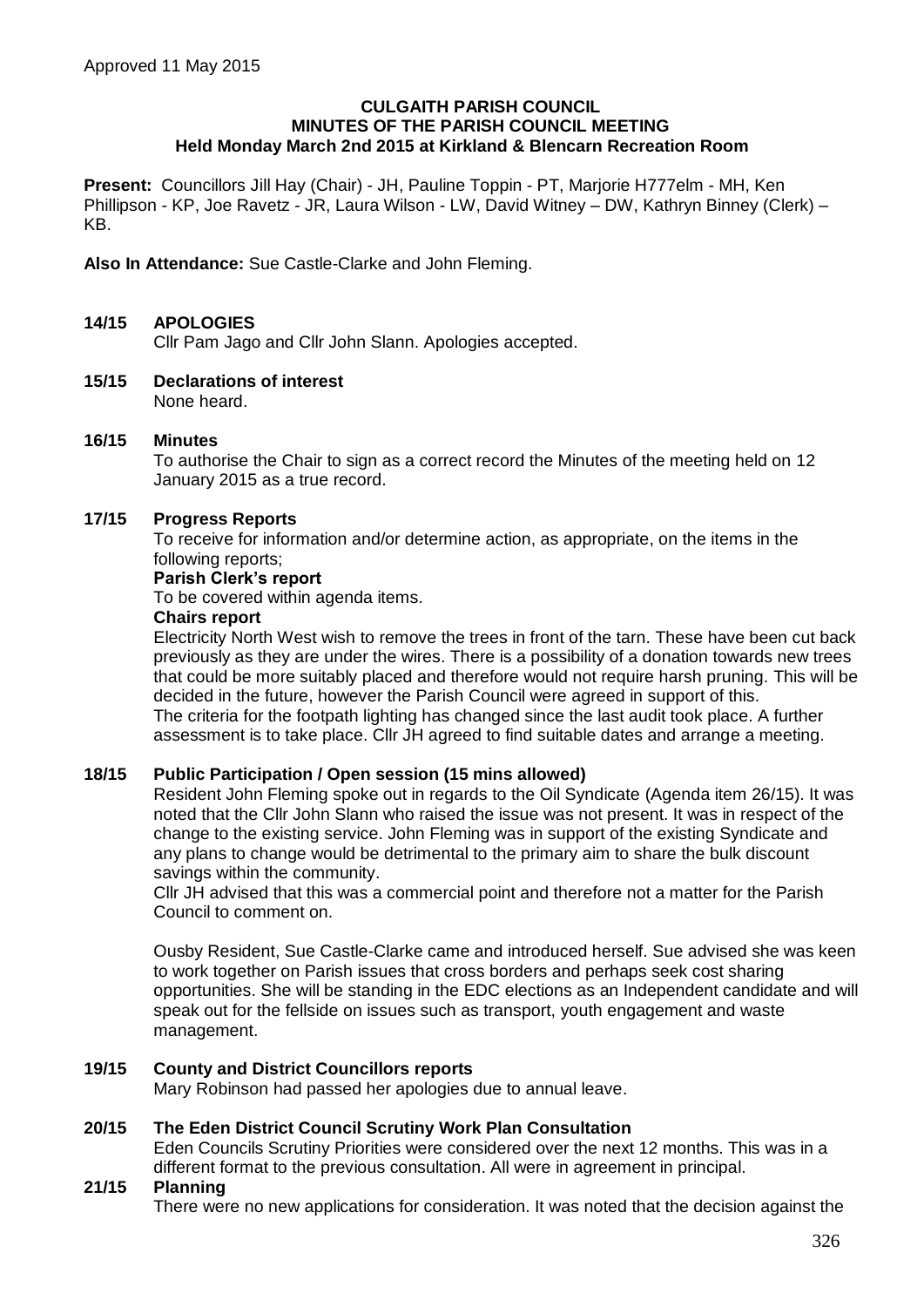following applications had not been passed at the time of the meeting. 14/1016 4 Park View, Culgaith 15/0010 St Johns Cottage, Skirwith 15/0053 Ivy Cottage Culgaith

In relation to the letter from Smithgore asking for comments in support of the potential development site at Loaning Head. The Councillors would like to agree to meet with the planners to discuss this further. A meeting will be facilitated on  $12^{th}$  March 2015.

# **22/15 Finance**

The PC current account is £1346.88

Monthly SO's – Clerks wages £164.95 and HMRC £41.20 new mandate required and £147.80 cheque to clear balance.

M Hill cheque not submitted yet (£997.80)

Cheque also required for the hire of Hall £10, Clerks expenses £32.40 (see separate break down).

It is anticipated we will receive an invoice for £430 for the Skirwith tree works.

As of 31 December the balances at National Savings were £11092.17. A transfer request to the PC current account of £1500 is suggested.

## **23/15 Schedule of Correspondence, Notices and Publications**

To note items of correspondence received since the last meeting.

|   | <b>Date</b> | Name (Items of note or<br>requiring action in bold) | <b>Action / Comment</b>                 |
|---|-------------|-----------------------------------------------------|-----------------------------------------|
|   | 01/05/2015  | <b>HMRC</b>                                         | End of year advice                      |
| 2 | 05/02/2015  | <b>EDC</b>                                          | <b>Planning Services Charter</b>        |
| 3 | 05/02/2015  | Affordable housing guide                            | For awareness                           |
| 4 | 05/02/2015  | <b>EDC</b>                                          | Planning approval - Skirwith tree works |
| 5 | 06/02/2015  | HMRC - ref number                                   | Seek clarification                      |
| 6 | 12/02/2015  | <b>EDC</b>                                          | Electoral Registration - posters        |
|   | 13/02/2015  | Elections                                           | Add to agenda - Timetable, nominations  |
| 8 | 16/02/2015  | <b>Garden Waste Skip</b>                            | Provisional contract                    |

## **24/15 Culgaith Parish Grass Cutting**

Cllr JH advised that she had received 5 tender applications. These were discussed in private due to commercial sensitivities. It was decided to award the tender to Mark Binney, Landscaping and Stoneworks.

It was also noted that the tree works in Skirwith would take place, mid to late March.

# **25/15 Local Council Award Scheme**

The new Local Council Award Scheme (which replaces the Quality Parish and Town Council Scheme) has been designed to celebrate the successes of the very best parish councils, and to provide a framework to support all parish councils to improve and develop to meet their full potential.

It was decided to consider this post elections as to whether this is a potential aspiration for Culgaith Parish Council.

## **26/15 Ousby Oil Syndicate – Cllr John Slann.**

As noted in 18/15, Cllr JH advised that this was a commercial point and therefore not a matter for the Parish Council to comment on.

## **27/15 Parish Elections 2015**